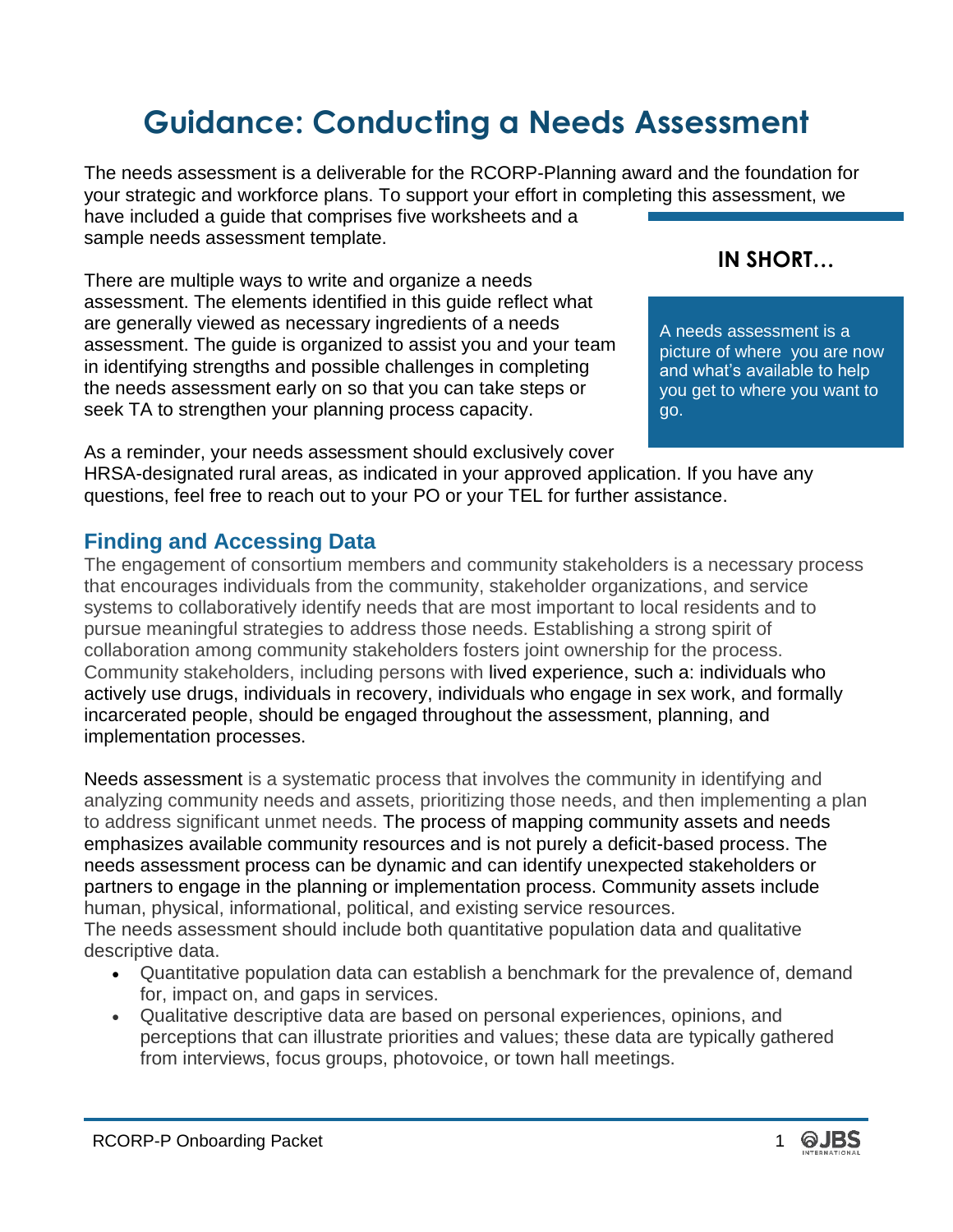## **Readiness Tools**

To complete the needs assessment, it is important to develop an overall data strategy and to decide which data to include.

The five readiness tools in this guide were developed to support your efforts to successfully assess, plan, and identify emerging consortium needs. These brief tools emphasize (1) planning consortium engagement (motivation), (2) determining necessary tasks and activities, and (3) identifying specific capacities (abilities) to carry out these tasks for the RCORP-Planning initiative.

Elements of these worksheets have been extracted and adapted from multiple sources including HRSA and the Centers for Disease Control and Prevention (CDC), Substance Abuse and Mental Health Services Administration (SAMHSA), Agency for Healthcare Research and Quality, RAND Corporation, World Health Organization, and Wandersman Center. The five separate (but interrelated) worksheets address project implementation, consortium member and stakeholder involvement, needs assessment of populations of focus, needs assessment of the service systems, workforce needs assessment, and priority setting.

These worksheets are devices to raise awareness of the necessary tasks and associated capacity needs of the project team and/or consortium members. There are no right answers, and they are not intended to evaluate current performance. Share these worksheets with selected consortium members and your TA provider for review and discussion. These focused discussions can support project planning, decision-making, and identification of possible TA needs. When reviewing and discussing elements of these readiness tools, consider the following discussion questions:

- Which areas are currently your organization's greatest challenges and why?
- Which areas are your organization's greatest strengths and why?
- What differences might exist between your consortium members or stakeholders and your organization?
- What TA would be useful to your organization's efforts?
- Are there challenges preventing you from moving forward?
- How will you continue to track and update data?

In addition to the five worksheets, a basic needs assessment template is included to help you determine whether you have completed all the elements for the needs assessment.

Please be aware as you submit your detailed analysis to your PO, you must include the following:

- Opportunities and gaps in OUD prevention, treatment (including MAT), and/or recovery workforce, services, and access to care within the target rural service area
- Existing federal, state, and local OUD resources that could be leveraged within the rural community

If you have any questions, please reach out to your PO or TEL for further assistance.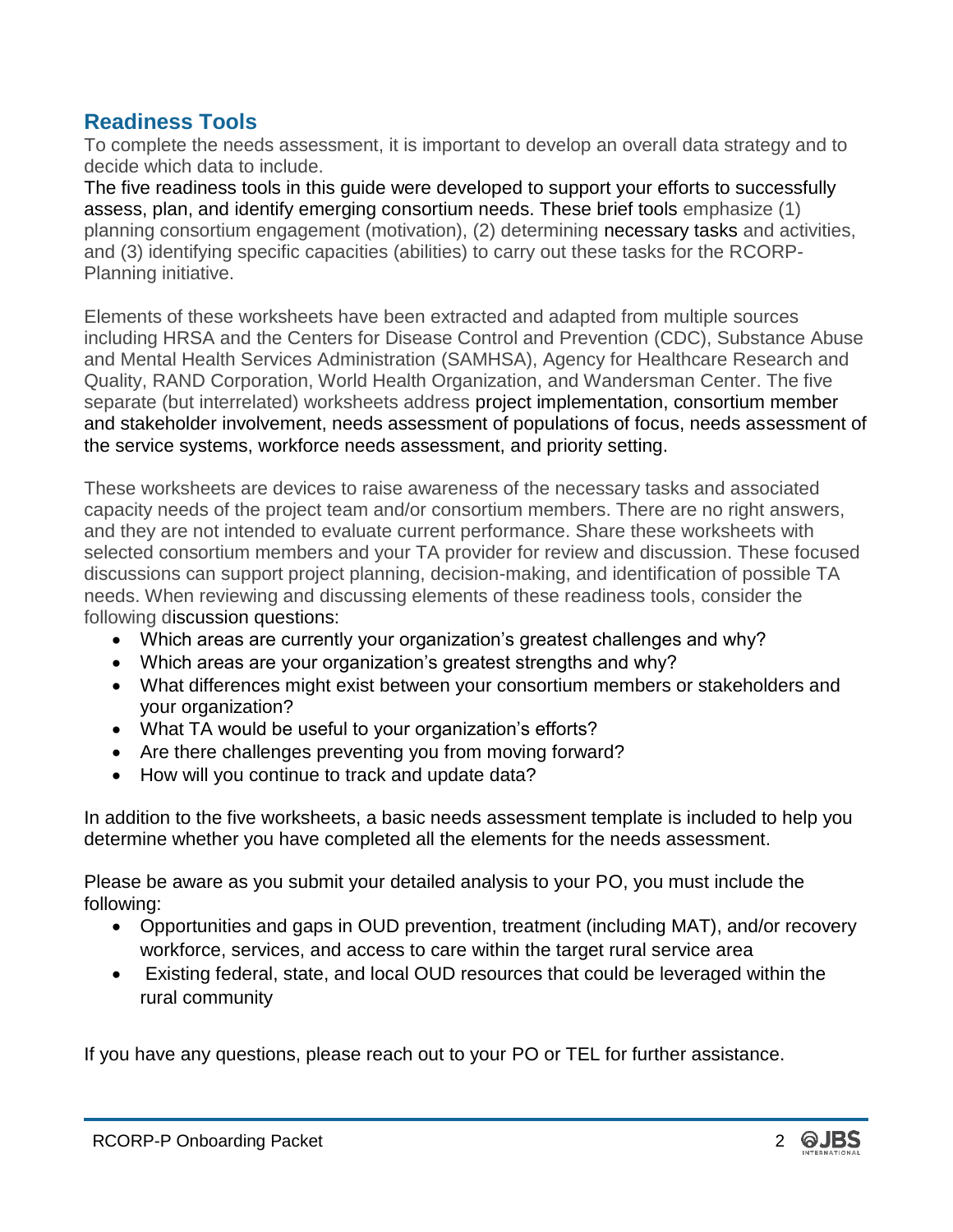# **Template: Readiness Assessment**

*Readiness Screening Framework adapted (with permission) from works by the Wandersman Center.*

|                           | <u>nooruun monnon rouuniood 1 rojoot mipionionuurion unu oonooruuni monnon unu olumonoidi mirorron</u> | <b>Strength</b> |                 |
|---------------------------|--------------------------------------------------------------------------------------------------------|-----------------|-----------------|
| <b>Motivation</b>         | Degree to Which Stakeholders Want to Complete the Needs                                                |                 | <b>Challeng</b> |
|                           | <b>Assessment Process</b>                                                                              |                 | е               |
| <b>Relative Advantage</b> | Does this project seem better than what we were doing?                                                 |                 |                 |
| Compatibility             | Does this project fit with how we do (or should do) things?                                            |                 |                 |
| Simplicity                | Does this project seem adequately understandable?                                                      |                 |                 |
| Ability to Pilot          | What is the degree to which this project can be tested and adapted?                                    |                 |                 |
| Observability             | Is there the ability to determine that this project leads to desired outcomes?                         |                 |                 |
| Priority                  | What is the importance of this project compared with other things we do?                               |                 |                 |
| <b>Task-Specific</b>      | <b>What Is Needed to Complete This Task</b>                                                            |                 |                 |
| <b>Capacity</b>           |                                                                                                        |                 |                 |
| Project-Specific          | Determine abilities needed to engage essential stakeholders; access,                                   |                 |                 |
| Knowledge and Skills      | assess, and analyze data; negotiate priorities with stakeholder concurrence;                           |                 |                 |
|                           | and draft a set of plans.                                                                              |                 |                 |
| Consortium                | Identify individuals from the community and stakeholder organizations who                              |                 |                 |
| Membership                | can work collaboratively to determine the needs that are most important to                             |                 |                 |
|                           | local residents and to pursue meaningful strategies to address those needs.                            |                 |                 |
| Champions                 | Activate well-connected persons to support and promote the importance of                               |                 |                 |
|                           | this effort.                                                                                           |                 |                 |
| <b>Supportive Climate</b> | Determine needed supports, processes, and resources to enable this project.                            |                 |                 |
| Interorganizational       | Establish relationships with organizations that support this project.                                  |                 |                 |
| <b>Relations</b>          |                                                                                                        |                 |                 |
| Population                | Identify persons with lived experience who have encountered inequity to be                             |                 |                 |
| Representation            | fully involved in this project.                                                                        |                 |                 |
| Intraorganizational       | Establish relationships with individuals in the organization who support this                          |                 |                 |
| <b>Relations</b>          | project.                                                                                               |                 |                 |
| <b>General Capacity</b>   | <b>Our Overall Functioning</b>                                                                         |                 |                 |
| Culture                   | The initiative is consistent with norms and values of how we do things.                                |                 |                 |
| Climate                   | Participants are engaged in this process.                                                              |                 |                 |
| Innovativeness            | Stakeholders are open to change.                                                                       |                 |                 |

#### **1. Consortium Member Readiness–Project Implementation and Consortium Member and Stakeholder Involvement**

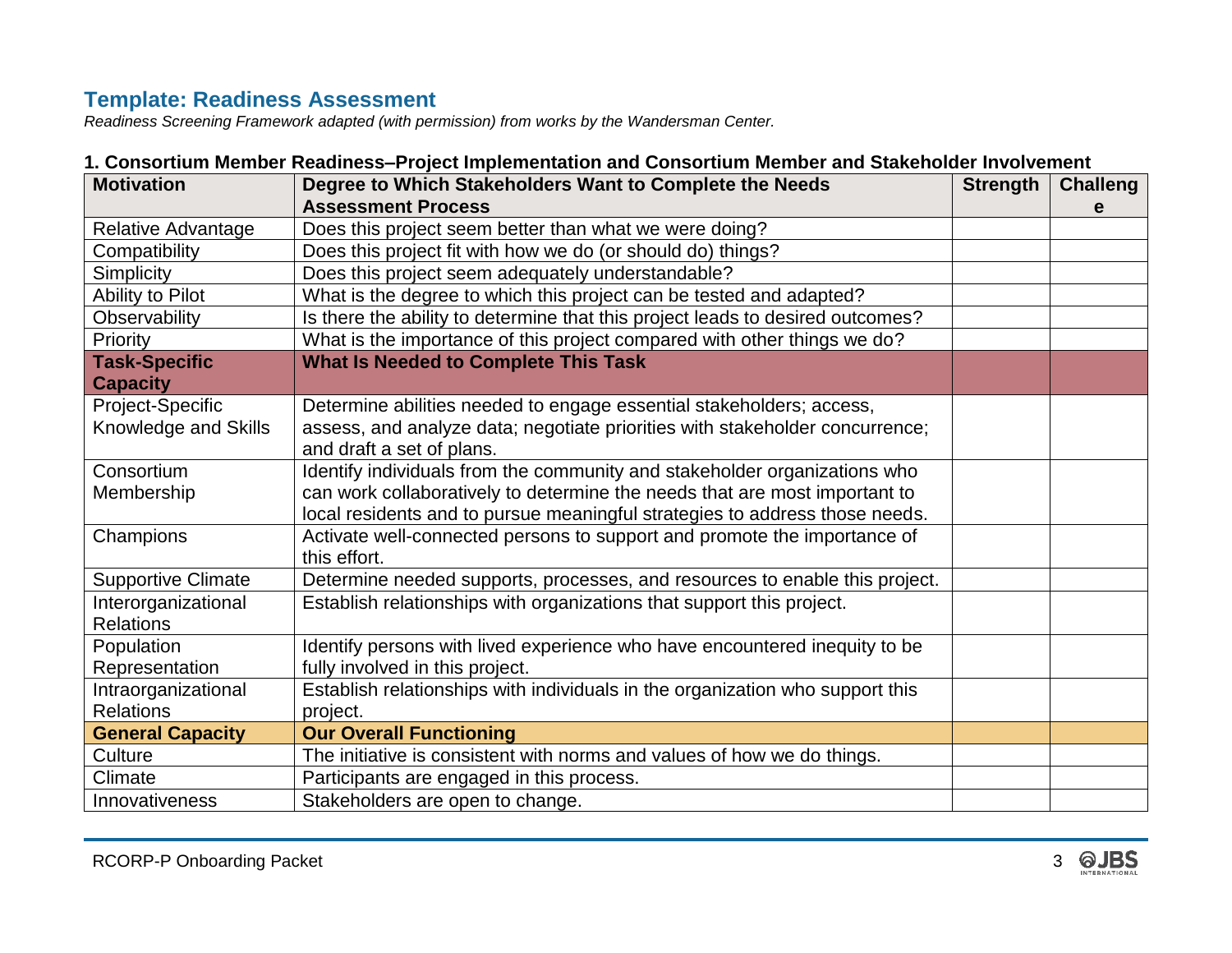| <b>Resource Utilization</b> | This project can acquire and allocate resources, including time, money, effort,<br>and technology.                                                                                                                                                                                           |  |
|-----------------------------|----------------------------------------------------------------------------------------------------------------------------------------------------------------------------------------------------------------------------------------------------------------------------------------------|--|
| Leadership                  | Leaders can effectively engage, motivate, plan, and direct activities.                                                                                                                                                                                                                       |  |
| <b>Internal Operations</b>  | This project is effective at communication and teamwork.                                                                                                                                                                                                                                     |  |
| <b>Staff Capacities</b>     | Staff comprises enough of the right people who can get things done and have<br>specific technical knowledge to complete the necessary tasks.                                                                                                                                                 |  |
| <b>Process Capacities</b>   | Meeting facilitators and interviewers are culturally competent and speak the<br>language(s) spoken by interviewees. Facilitators and interviewers are trained<br>in moderating interviews, including keeping participants on topic, facilitating<br>concurrence, and maintaining neutrality. |  |
|                             | Summary of strengths, challenges, and action items:                                                                                                                                                                                                                                          |  |

*1a. Needs Assessment–Populations of Focus:* This worksheet helps you clarify the scope of the issue, important cultural factors, and demand for services. Reflect and consider whether the areas below are challenges or strengths for your initiative. Discuss your rationale with colleagues and your TEL.

| <b>Task-Specific</b><br><b>Capacity</b> | <b>What Is Needed to Complete This Task</b>                                                                                             | <b>Strength</b> | <b>Challenge</b> |
|-----------------------------------------|-----------------------------------------------------------------------------------------------------------------------------------------|-----------------|------------------|
| <b>Existing Data Sources</b>            | Identify and access state and county data (e.g., Treatment Episode Data<br>Set, Statewide Epidemiological Outcomes Workgroup, emergency |                 |                  |
|                                         | department [ED]/hospital records, criminal justice involvement).                                                                        |                 |                  |
| <b>Relevant Local</b>                   | Review data and estimate prevalence of and demand for services. Use data                                                                |                 |                  |
| <b>Quantitative Data</b>                | to support/inform possible community-level approaches and identify gaps in                                                              |                 |                  |
|                                         | data. Take steps to avoid bias.                                                                                                         |                 |                  |
| <b>Relevant Local</b>                   | Use focus groups and key informant interviews to fill in where quantitative                                                             |                 |                  |
| <b>Qualitative Data</b>                 | data may be unavailable. Use focus groups and key informant interviews to                                                               |                 |                  |
|                                         | better identify and develop a profile of diverse populations, increase                                                                  |                 |                  |
|                                         | understanding of quantitative data, and minimize bias.                                                                                  |                 |                  |
| <b>Essential Stakeholders</b>           | Obtain perspectives on the scope of the problem, its priority, and level of                                                             |                 |                  |
|                                         | collaboration to define the cultural makeup of communities.                                                                             |                 |                  |
| Persons With Lived                      | Obtain input for a comprehensive profile of diverse populations and their                                                               |                 |                  |
| Experience (including                   | needs.                                                                                                                                  |                 |                  |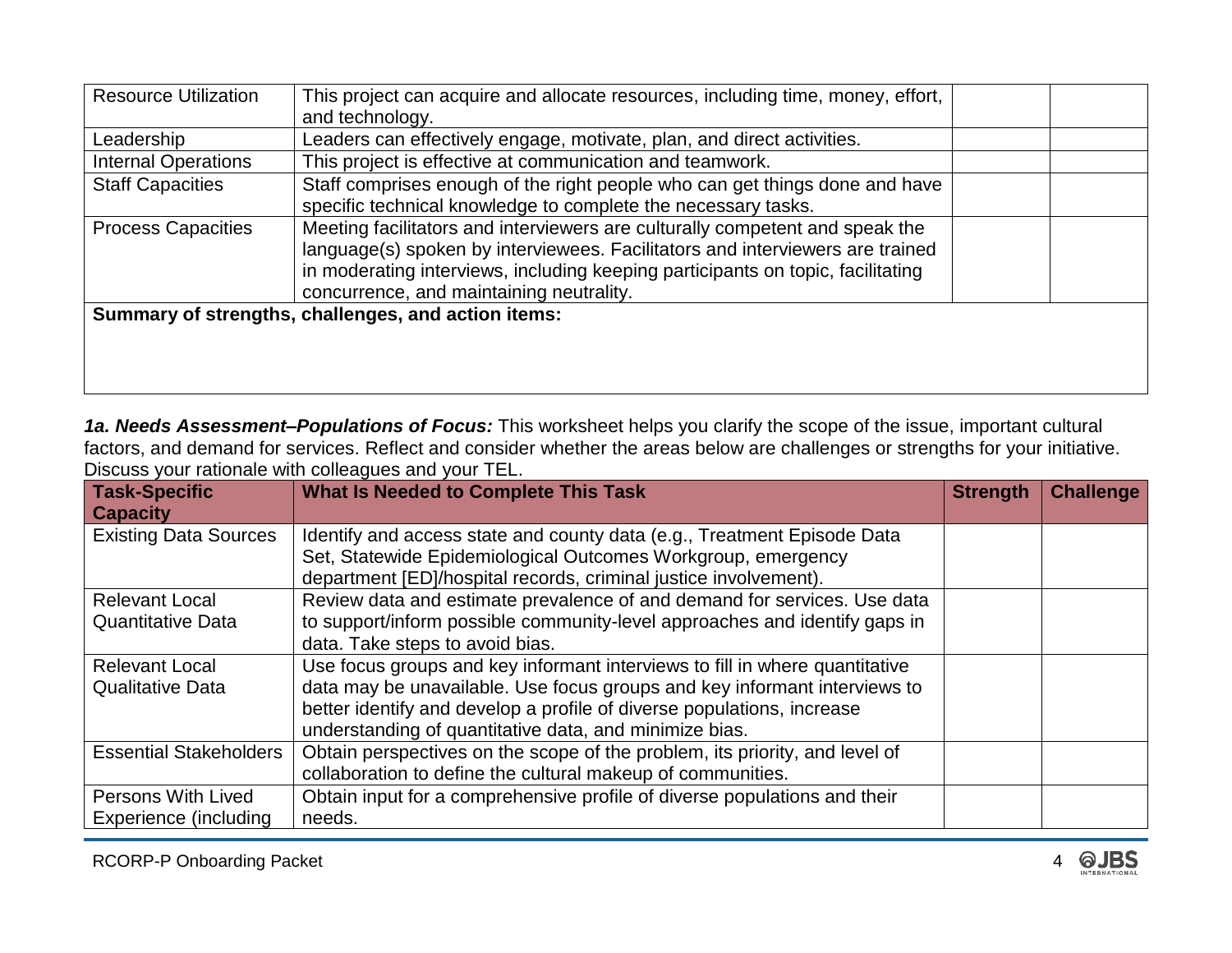| people who use drugs,       |                                                                              |                 |                  |
|-----------------------------|------------------------------------------------------------------------------|-----------------|------------------|
| people who engage in        |                                                                              |                 |                  |
| sex work, individuals in    |                                                                              |                 |                  |
| recovery and formally       |                                                                              |                 |                  |
| incarcerated people)        |                                                                              |                 |                  |
| <b>OUD Consequences</b>     | Document incidence of overdose, child welfare and criminal justice           |                 |                  |
|                             | involvement, communicable disease transmission, and other consequences.      |                 |                  |
| Social/Environmental        | Identify risk and protective factors to determine and target underlying      |                 |                  |
| Factors                     | conditions (e.g., social, economic, environmental) that act as detriments or |                 |                  |
|                             | assets (e.g., transportation, employment, literacy).                         |                 |                  |
| Data Analysis               | Analyze data from the perspective of prevention, intervention, treatment,    |                 |                  |
|                             | and/or recovery. Identify prevalence, severity, and impact of needs, as well |                 |                  |
|                             | as demand for services. Take steps to avoid bias.                            |                 |                  |
| Summary and                 | Summarize quantitative and qualitative data that are unbiased,               |                 |                  |
| Communication               | understandable, and actionable and present them to stakeholders to support   |                 |                  |
|                             | a common understanding of the problem and an approach to solutions and       |                 |                  |
|                             | actions.                                                                     |                 |                  |
| <b>General Capacity</b>     | <b>What Is Needed</b>                                                        | <b>Strength</b> | <b>Challenge</b> |
|                             |                                                                              |                 |                  |
| Knowledge and Skills        | Staff and others have adequate skills to complete the above tasks. Staff     |                 |                  |
|                             | have access to specific technical knowledge to complete their tasks.         |                 |                  |
| Key Informants and          | Key informants and stakeholders have been identified and are available.      |                 |                  |
| <b>Stakeholders</b>         |                                                                              |                 |                  |
| <b>Resource Utilization</b> | Grantee has the ability to acquire, allocate, or leverage necessary          |                 |                  |
|                             | resources, including time, money, effort, and technology.                    |                 |                  |
| <b>Quantitative Data</b>    | State, county, or regional entity collects and shares relevant data.         |                 |                  |
|                             | Summary of strengths, challenges, and action items:                          |                 |                  |
|                             |                                                                              |                 |                  |
|                             |                                                                              |                 |                  |

*1b. Needs Assessment–Service Systems:* This worksheet helps you determine whether the areas below are challenges or strengths for your planning process. Discuss your rationale with colleagues and your TEL.

| <b>Task-Specific</b><br><b>Capacity</b> |  | What Is Needed to Complete This Task |  | Strength   Challenge |
|-----------------------------------------|--|--------------------------------------|--|----------------------|
|-----------------------------------------|--|--------------------------------------|--|----------------------|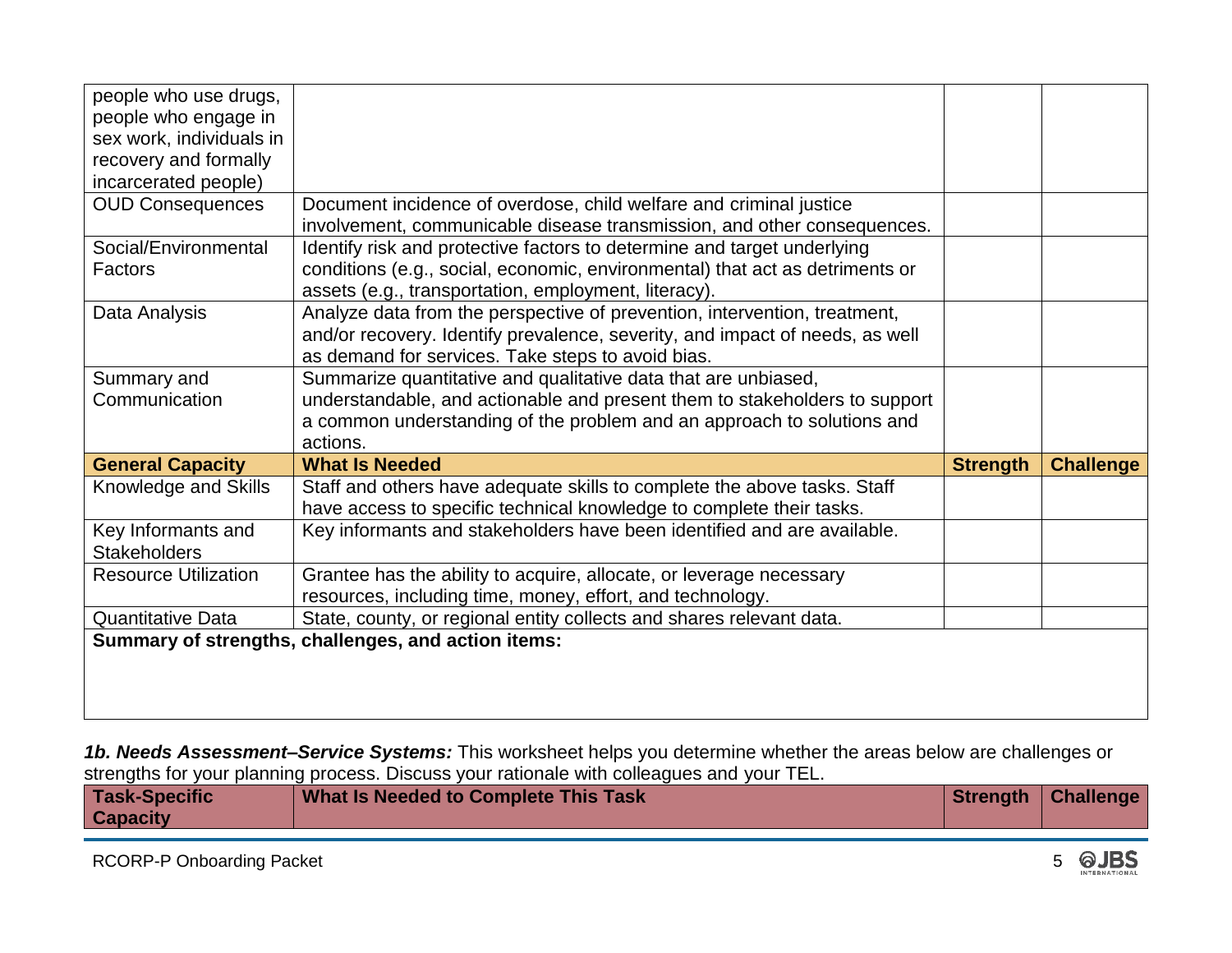| SUD Screening, Brief<br>Intervention, and<br><b>Referral to Treatment</b><br>(SBIRT) | Identify access to care, current capacities, waiting lists, available levels of<br>care, funding, institutional arrangements, assets, strengths, opportunities,<br>gaps, constraints, and access to specific technical knowledge.                                                                                                                                                                                                                         |  |
|--------------------------------------------------------------------------------------|-----------------------------------------------------------------------------------------------------------------------------------------------------------------------------------------------------------------------------------------------------------------------------------------------------------------------------------------------------------------------------------------------------------------------------------------------------------|--|
| <b>SUD Prevention</b>                                                                | Identify existing prevention efforts, current capacities, strategies being<br>implemented (direct or environmental), institutional arrangements, assets,<br>strengths, opportunities, gaps, constraints, and access to specific technical<br>knowledge.                                                                                                                                                                                                   |  |
| Peer Support                                                                         | Identify existing peer support networks or efforts, current capacities,<br>institutional arrangements, assets, strength, opportunities, gaps, and<br>constraints.                                                                                                                                                                                                                                                                                         |  |
| <b>MAT</b>                                                                           | Identify access to care, current capacities, waiting lists, available levels of<br>care, funding, institutional arrangements, assets, strengths, opportunities,<br>gaps, constraints, and access to specific technical knowledge.                                                                                                                                                                                                                         |  |
| <b>Primary Care</b>                                                                  | Identify access to care, institutional arrangements, assets, strengths,<br>opportunities, gaps, and constraints. Determine the need for specific<br>services, such as universal screening (e.g., SBIRT); targeted screening of<br>vulnerable populations (e.g., pain patients, patients with comorbid<br>conditions); and specific settings, such as patient-centered medical homes<br>(PCMHs) or primary care and behavioral health integration (PCBHI). |  |
| Pain Care                                                                            | Describe access to care, institutional arrangements, assets, strengths, gaps,<br>and constraints.                                                                                                                                                                                                                                                                                                                                                         |  |
| Hospitals                                                                            | Describe access to care, institutional arrangements, assets, strengths,<br>opportunities, gaps, constraints, targeted services (e.g., universal screening,<br>SBIRT) for all populations, and targeted screening of vulnerable populations<br>(e.g., those in PCMHs and PCBHI).                                                                                                                                                                           |  |
| <b>ED and First</b><br><b>Responders</b>                                             | Describe access to care on discharge, institutional arrangements, assets,<br>strengths, opportunities, gaps, and constraints. Specify services such as first<br>responder and ED OUD intervention, engagement, peer recovery (e.g.,<br>Anchor Model), universal screening (e.g., SBIRT) for all populations, and<br>targeted screening of vulnerable populations (e.g., pain patients).                                                                   |  |
| <b>Mental Health</b>                                                                 | Identify access to care, current capacities, waiting lists, available levels of<br>care, funding, institutional arrangements, assets, strengths, opportunities,<br>gaps, constraints, and access to specific technical knowledge.                                                                                                                                                                                                                         |  |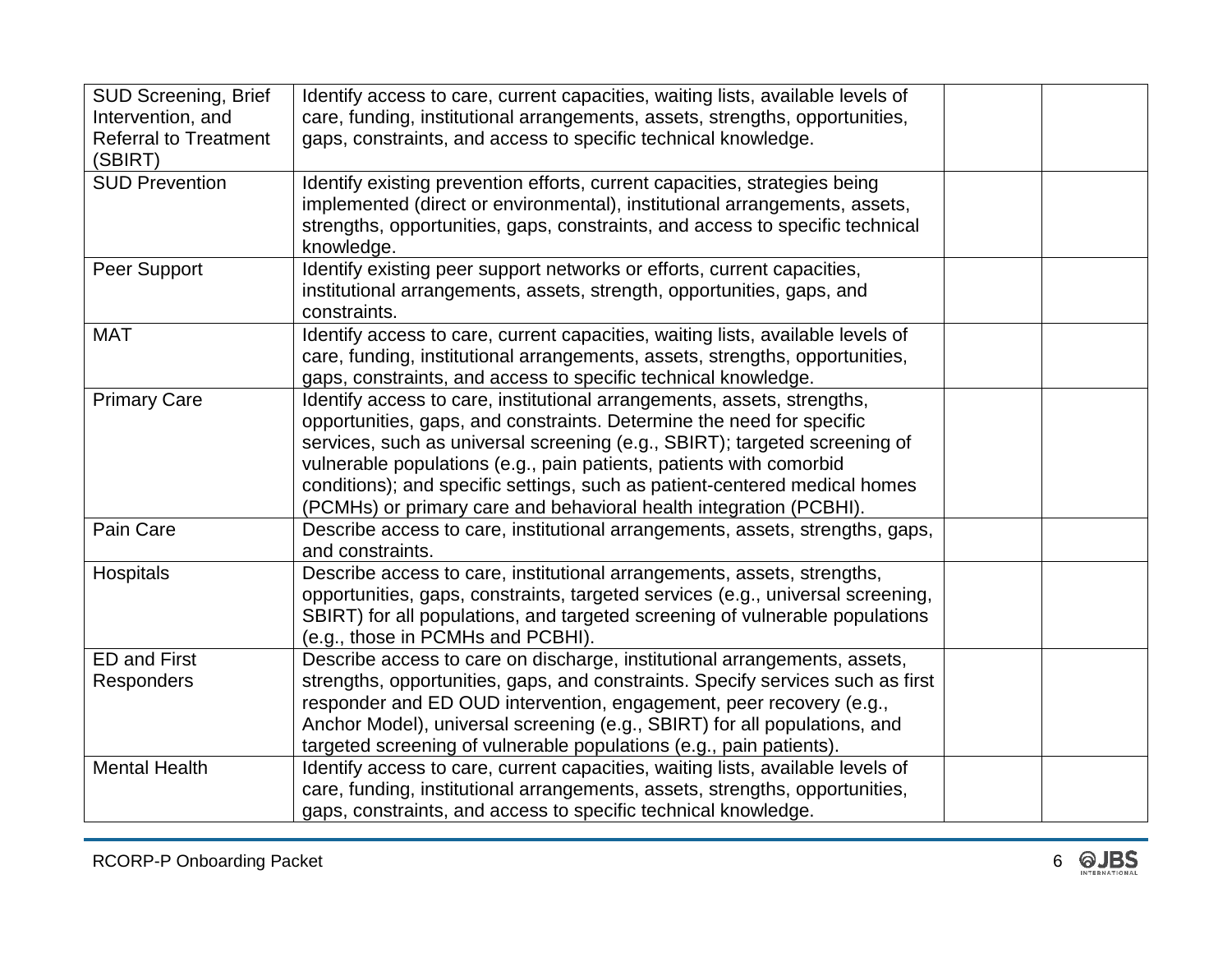| <b>Financial Resources</b> | Identify existing federal, state, and local resources that could be leveraged<br>and maximized. |                 |                  |
|----------------------------|-------------------------------------------------------------------------------------------------|-----------------|------------------|
| Gaps in Needed             | Estimate prevalence of and demand for OUD services.                                             |                 |                  |
| <b>Services</b>            |                                                                                                 |                 |                  |
| Dissemination of           | Identify assets for and gaps in the service systems and summarize                               |                 |                  |
| <b>Findings</b>            | information. Consider service systems asset and need mapping.                                   |                 |                  |
| <b>General Capacity</b>    | <b>What Is Needed</b>                                                                           | <b>Strength</b> | <b>Challenge</b> |
| Knowledge and Skills       | Staff and others have adequate skills and specific technical knowledge.                         |                 |                  |
| Key Informants and         | Key informants and stakeholders have been identified and are available.                         |                 |                  |
| <b>Stakeholders</b>        |                                                                                                 |                 |                  |
| Quantitative and           | Regional entities share relevant data and experiences.                                          |                 |                  |
| <b>Qualitative Data</b>    |                                                                                                 |                 |                  |
|                            | Summary of strengths, challenges, and action items:                                             |                 |                  |
|                            |                                                                                                 |                 |                  |
|                            |                                                                                                 |                 |                  |
|                            |                                                                                                 |                 |                  |

*1c. Needs Assessment–Workforce:* This worksheet helps you determine whether the areas below are challenges or strengths for your workforce needs assessment and planning process. Discuss your rationale with colleagues and your TEL.

| <b>Task-Specific</b><br><b>Capacity</b>                                 | <b>What Is Needed to Complete This Task</b>                                                                                                                               |  | <b>Challenge</b> |
|-------------------------------------------------------------------------|---------------------------------------------------------------------------------------------------------------------------------------------------------------------------|--|------------------|
| Workforce to Be<br><b>Mobilized for This</b><br>Effort                  | Identify the types of workers and areas of workforce shortage and surplus.                                                                                                |  |                  |
| <b>Necessary Core</b><br>Competencies                                   | Identify services to be delivered and necessary competencies for each type<br>of worker. Estimate gaps in knowledge and skills.                                           |  |                  |
| Necessary<br>Credentialing                                              | Estimate service demands and gaps in the workforce (e.g., waivered MAT<br>prescribers). Estimate number of needed credentialed providers.                                 |  |                  |
| Adoption of Evidence-<br><b>Based Practices</b><br>(EBPs) With Fidelity | Identify EBPs, identify necessary competencies, and estimate gaps in<br>knowledge and skills. Identify necessary capacity building for sustainable<br>EBP implementation. |  |                  |
| <b>Resources to Support</b><br>Workforce                                | Identify training and TA resources that can support ongoing workforce<br>development.                                                                                     |  |                  |

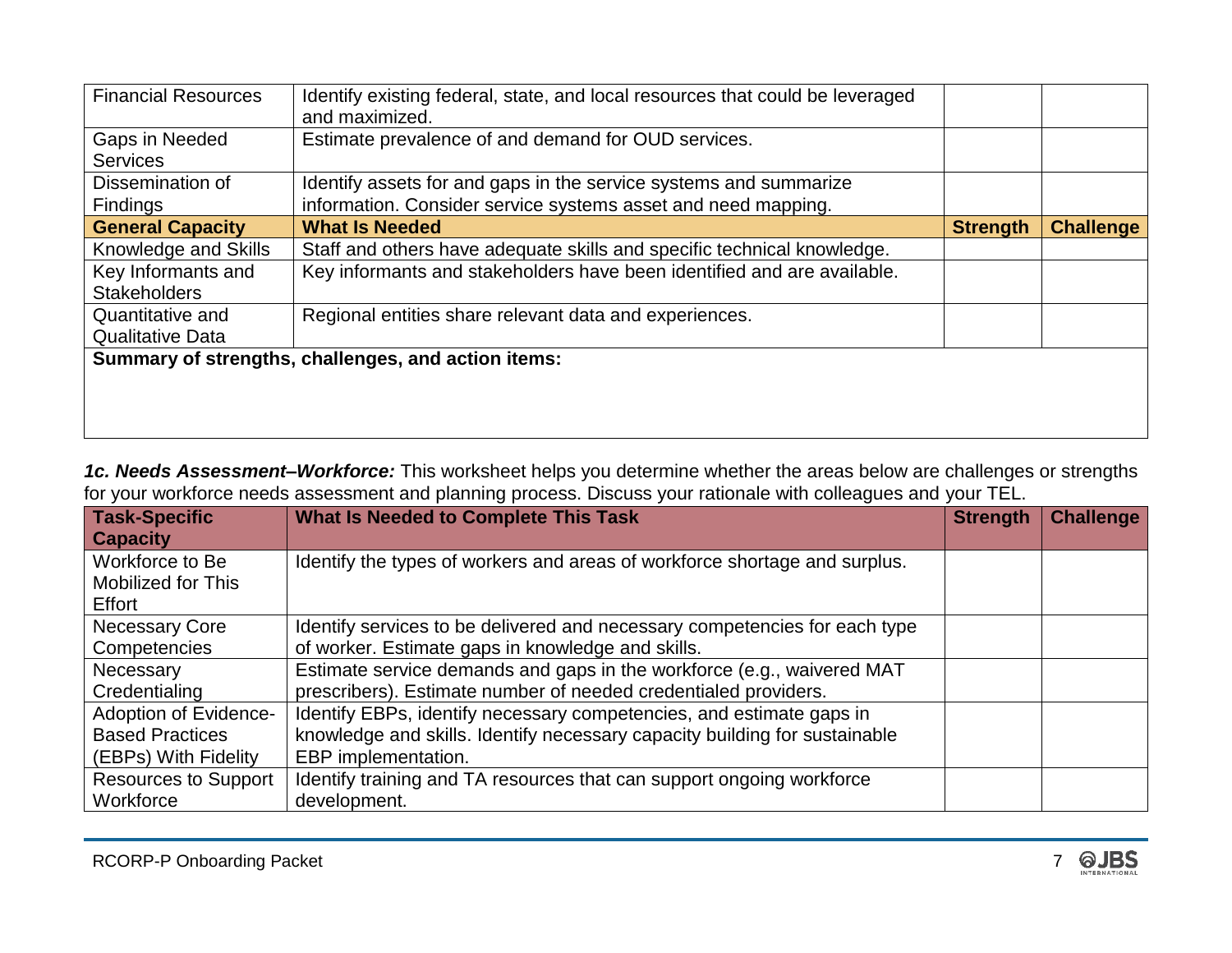| Key Issues                                  | Identify key workforce issues (e.g., no waivered MAT prescribers, insufficient<br>high-level staff, high turnover rate/low retention, inadequate delivery of<br>EBPs). |                 |                  |
|---------------------------------------------|------------------------------------------------------------------------------------------------------------------------------------------------------------------------|-----------------|------------------|
| <b>General Capacity</b>                     | <b>What Is Needed</b>                                                                                                                                                  | <b>Strength</b> | <b>Challenge</b> |
| Knowledge and Skills                        | Staff and others have adequate skills and specific technical knowledge.                                                                                                |                 |                  |
| Key Informants and<br><b>Stakeholders</b>   | Key informants and stakeholders have been identified and are available.                                                                                                |                 |                  |
| Quantitative and<br><b>Qualitative Data</b> | Regional entities share relevant data and experiences.                                                                                                                 |                 |                  |
|                                             | Summary of strengths, challenges, and action items:                                                                                                                    |                 |                  |
|                                             |                                                                                                                                                                        |                 |                  |
|                                             |                                                                                                                                                                        |                 |                  |

*1d. Needs Assessment–Priority Setting:* It is important to recognize that priority setting is intrinsically political because it guides resource allocation. This worksheet helps you determine whether the areas below are challenges or strengths for your initiative. Discuss your rationale with colleagues and your TEL.

| <b>Task-Specific</b>                | <b>What Is Needed to Complete This Task</b>                                 |                 | <b>Challenge</b> |
|-------------------------------------|-----------------------------------------------------------------------------|-----------------|------------------|
| <b>Capacity</b><br>Defined Scope of | Determine prevention, intervention, treatment, and/or recovery support.     |                 |                  |
| <b>Priorities</b>                   |                                                                             |                 |                  |
| <b>Method for Priority</b>          | Use a predetermined, priority-setting process and process facilitation.     |                 |                  |
| Setting                             |                                                                             |                 |                  |
| Methodologies                       | Analyze quantifiable data. Use interpretive assessments based on views of   |                 |                  |
|                                     | informed stakeholders and data relevant to intended outcomes.               |                 |                  |
| Values                              | Commit to equitable distribution of resources, transparency in the process, |                 |                  |
|                                     | and stakeholder concurrence.                                                |                 |                  |
| Concurrence                         | Use a defined process to facilitate consortium member concurrence. Include  |                 |                  |
|                                     | meaningful input from persons with lived experience and other community     |                 |                  |
|                                     | stakeholders.                                                               |                 |                  |
| Dissemination of                    | Summarize priorities and present them in a manner that is unbiased and      |                 |                  |
| Findings                            | understandable and that supports actionable solutions.                      |                 |                  |
| <b>General Capacity</b>             | <b>What Is Needed</b>                                                       | <b>Strength</b> | <b>Challenge</b> |
| Knowledge and Skills                | Staff and others have adequate skills to negotiate this process.            |                 |                  |

RCORP-P Onboarding Packet 8 **QUBS** 8 **QUBS**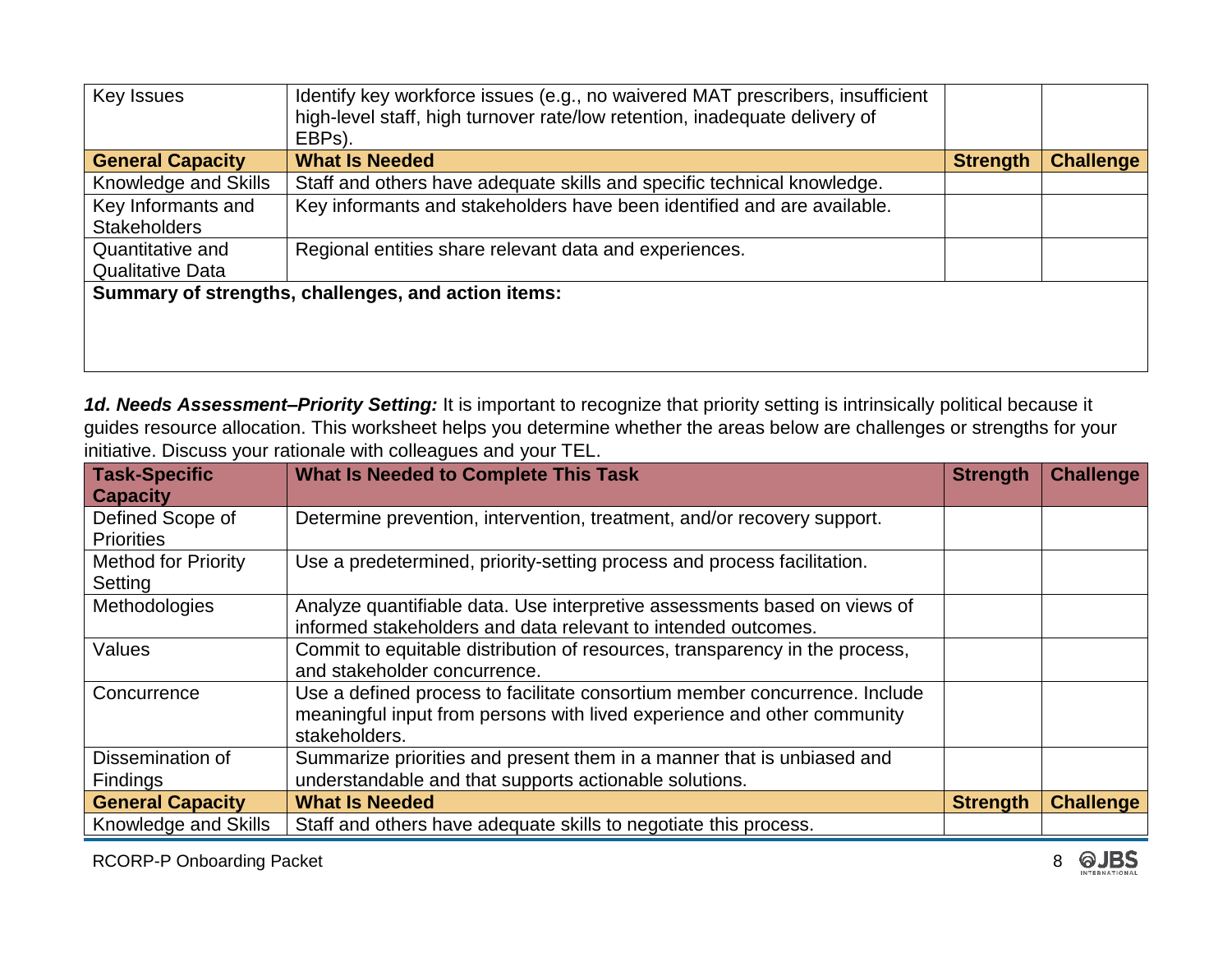| Key Informants and<br><b>Stakeholders</b> | Essential stakeholders participate in priority setting.                                                                          |  |
|-------------------------------------------|----------------------------------------------------------------------------------------------------------------------------------|--|
| <b>Resource Utilization</b>               | Grantee has the ability to acquire, allocate, or leverage necessary resources,<br>including time, money, effort, and technology. |  |
|                                           | Summary of strengths, challenges, and action items:                                                                              |  |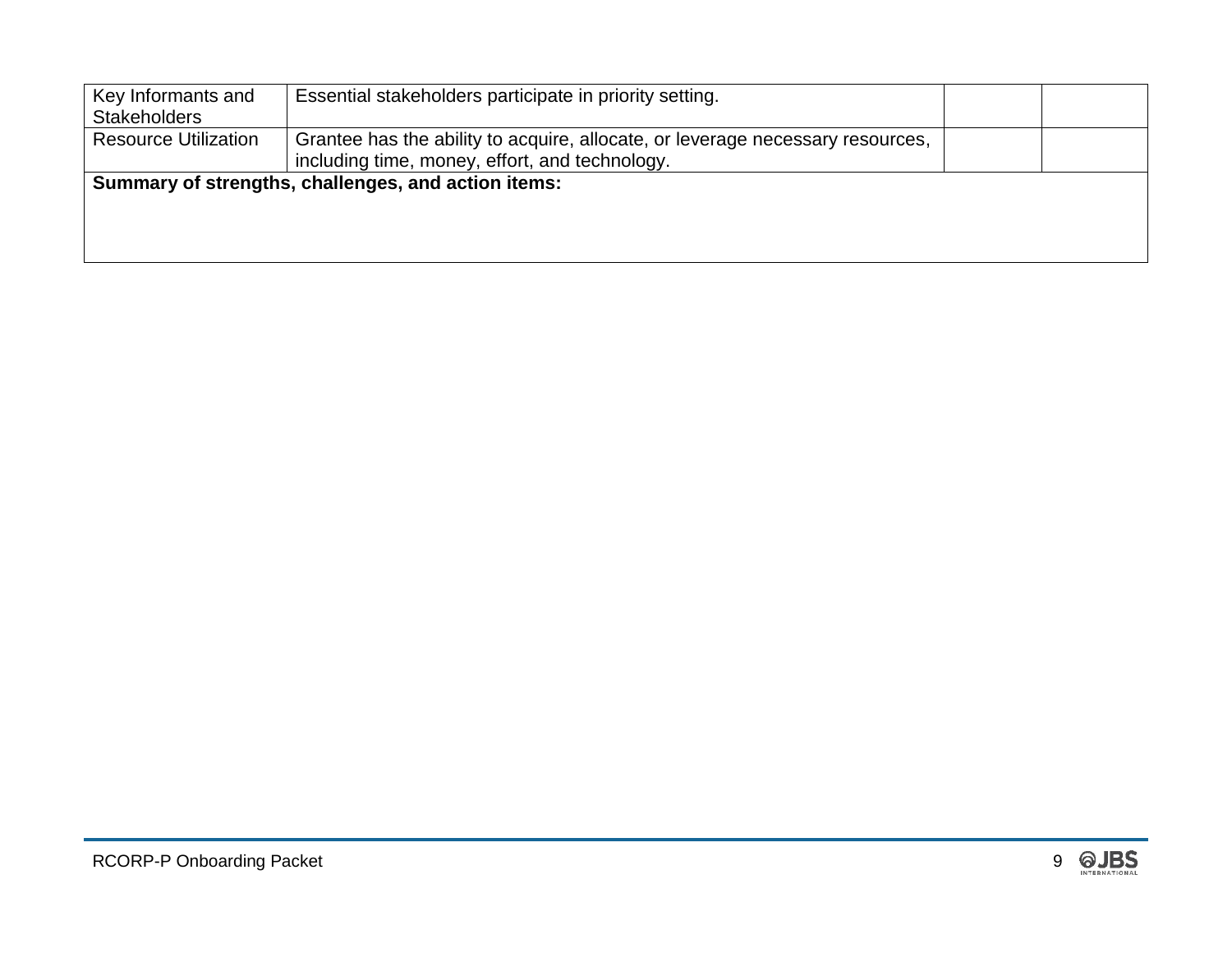## **Template: Needs Assessment (CONSORTIUM NAME) (CITY, STATE) (DATE)**

| Grantee<br>Organization    |                   |  |
|----------------------------|-------------------|--|
| <b>Grant Number</b>        |                   |  |
| Address                    |                   |  |
| Service Area               |                   |  |
| <b>Project Director</b>    | Name:             |  |
|                            | Title:            |  |
|                            | Phone<br>number:  |  |
|                            | Email<br>address: |  |
| Contributing<br>Consortium |                   |  |
| Members and                |                   |  |
| <b>Stakeholders</b>        |                   |  |
|                            |                   |  |
|                            |                   |  |
|                            |                   |  |
|                            |                   |  |
|                            |                   |  |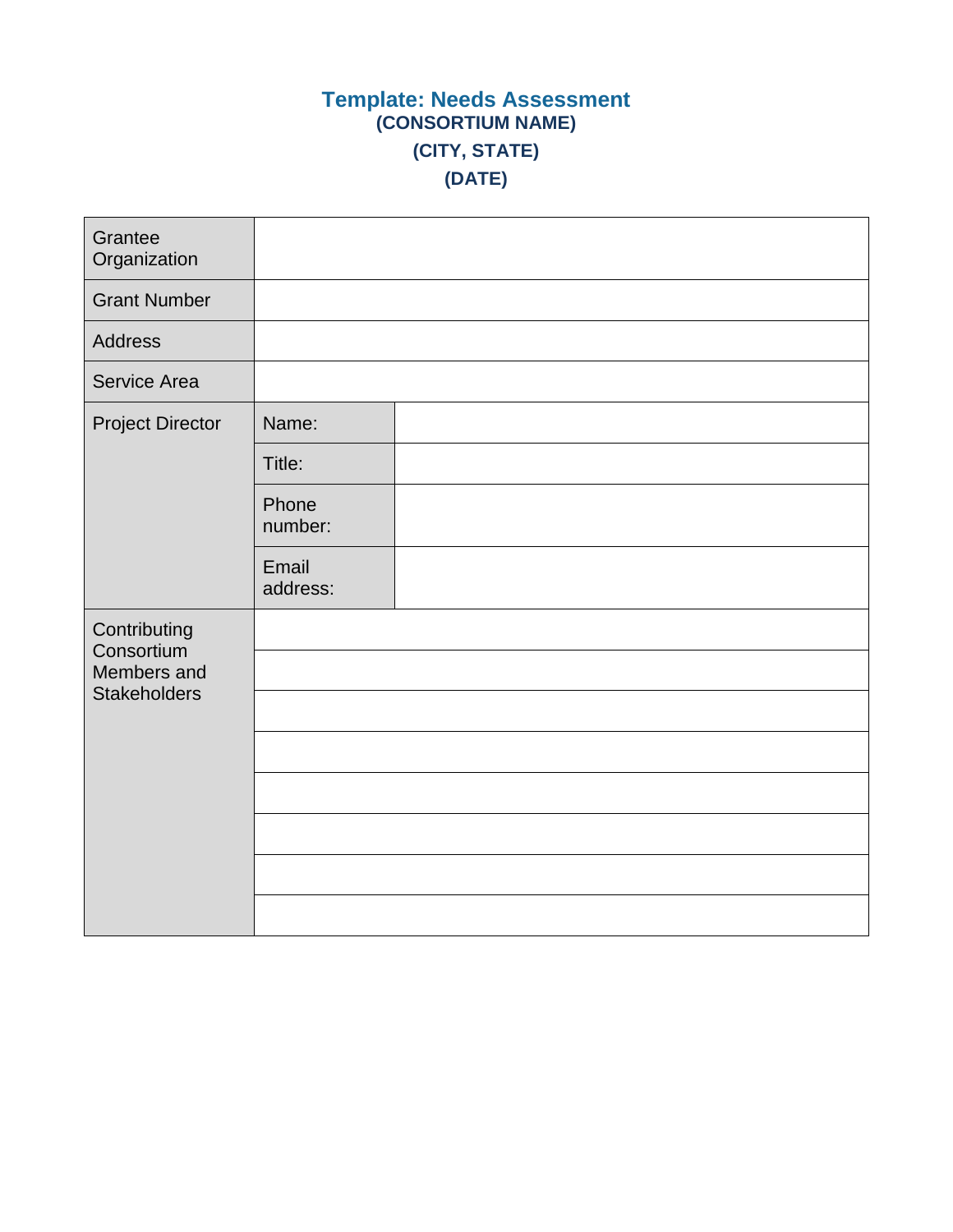#### **Needs Assessment and Priority Setting**

#### **A. Introduction/Background Information**

Include a summary of the geographical areas addressed in this needs assessment, including community culture and history.

#### **B. Vision/Mission/Planning Values**

Example of your values may include transparency, community input, equity, and data-informed processes.

#### **C. Needs Assessment Methodologies**

Include strategies for collection and use of quantitative and qualitative data.

#### **D. Overview of Results/Findings**

a. Assess findings for populations of focus, including a summary of quantitative and qualitative data from the perspective of prevention, treatment, and/or recovery. Identify prevalence and severity of needs, as well as impact on and demand for services. Summarize relevant context and conditions affecting populations of focus.

b. Assess findings for service systems, including summary of existing efforts for prevention, treatment, and recovery; availability and access to care; assets and opportunities; and gaps